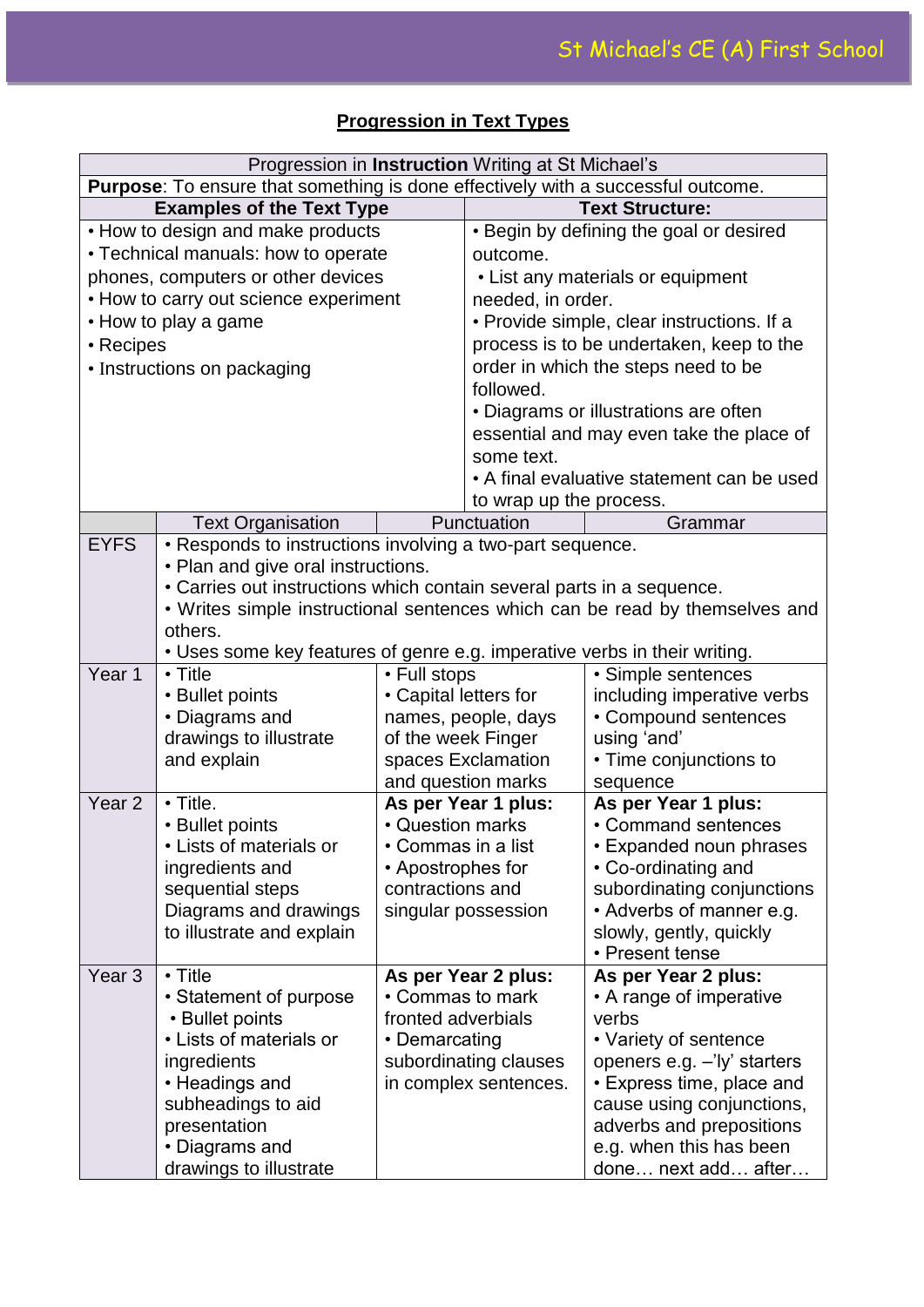|        | and explain with<br>captions and labels                                                                                                                                                                                                                                       |                                                                                                                                                                   | Complex sentences using<br>a range of co-ordinating<br>and subordinating<br>conjunctions.                                                                                                                                                                                                                                                                                         |
|--------|-------------------------------------------------------------------------------------------------------------------------------------------------------------------------------------------------------------------------------------------------------------------------------|-------------------------------------------------------------------------------------------------------------------------------------------------------------------|-----------------------------------------------------------------------------------------------------------------------------------------------------------------------------------------------------------------------------------------------------------------------------------------------------------------------------------------------------------------------------------|
| Year 4 | $\cdot$ Title<br>• Statement of purpose,<br>including persuasion.<br>• Bullet points<br>• Lists of materials or<br>ingredients<br>• Diagrams and<br>drawings to illustrate<br>and explain with<br>captions and labels<br>• Headings and<br>subheadings to aid<br>presentation | As per Year 3 plus:<br>• Commas to mark<br>fronted adverbials and<br>subordinating clauses<br>• Apostrophes for<br>contraction, singular<br>and plural possession | As per Year 3 plus:<br>• Express time, place and<br>cause<br>• Cohesion through the<br>use of nouns and<br>pronouns to avoid<br>repetition e.g. add the<br>eggs and beat them with a<br>whisk.<br>• Use fronted adverbials to<br>offer alternatives e.g. If you<br>would like to make a<br>bigger decoration, you<br>could<br>• Subordinating<br>conjunctions to offer<br>advice. |

| Progression in Recount Writing at St Michael's                                            |                                               |  |  |
|-------------------------------------------------------------------------------------------|-----------------------------------------------|--|--|
| <b>Purpose:</b> To provide an account of events. Recounts can be combined with other text |                                               |  |  |
| types, for example, newspaper reports of events often consist of a recount that includes  |                                               |  |  |
| elements of explanation.                                                                  |                                               |  |  |
| <b>Examples of the Text Type</b>                                                          | <b>Text Structure:</b>                        |  |  |
| • Retelling stories from English lessons and                                              | • Often written in the first or third person. |  |  |
| other foundation subjects                                                                 | e.g. Third person 'they all shouted, she      |  |  |
| • Giving accounts of school trips, sporting                                               | crept out, it looked like an animal of some   |  |  |
| events, science experiments etc                                                           | kind.' First person e.g. 'I was on my way     |  |  |
| • Writing historical accounts                                                             | to school.'                                   |  |  |
| • Blogs                                                                                   | • Clear beginning, middle and ending.         |  |  |
| • Writing biographies and autobiographies                                                 | • A strong opening paragraph in KS2 to        |  |  |
| • Letters and postcards                                                                   | hook the reader.                              |  |  |
| • Diaries and journals                                                                    | • Orientation such as scene-setting or        |  |  |
| • Newspaper reports                                                                       | establishing context (It was the school       |  |  |
| • Magazine articles                                                                       | holidays)                                     |  |  |
|                                                                                           | • An account of the events that took          |  |  |
|                                                                                           | place, often in chronological order           |  |  |
|                                                                                           | • Time sentence signposts for coherence       |  |  |
|                                                                                           | that become more complex as children          |  |  |
|                                                                                           | get older e.g. first, next, then progressing  |  |  |
|                                                                                           | to more complex fronted adverbials            |  |  |
|                                                                                           | • Some additional detail about each event     |  |  |
|                                                                                           | • Reorientation, e.g. a closing statement     |  |  |
|                                                                                           | that may include elaboration.                 |  |  |
|                                                                                           | • Structure sometimes reorganises the         |  |  |
|                                                                                           | chronology of events using techniques         |  |  |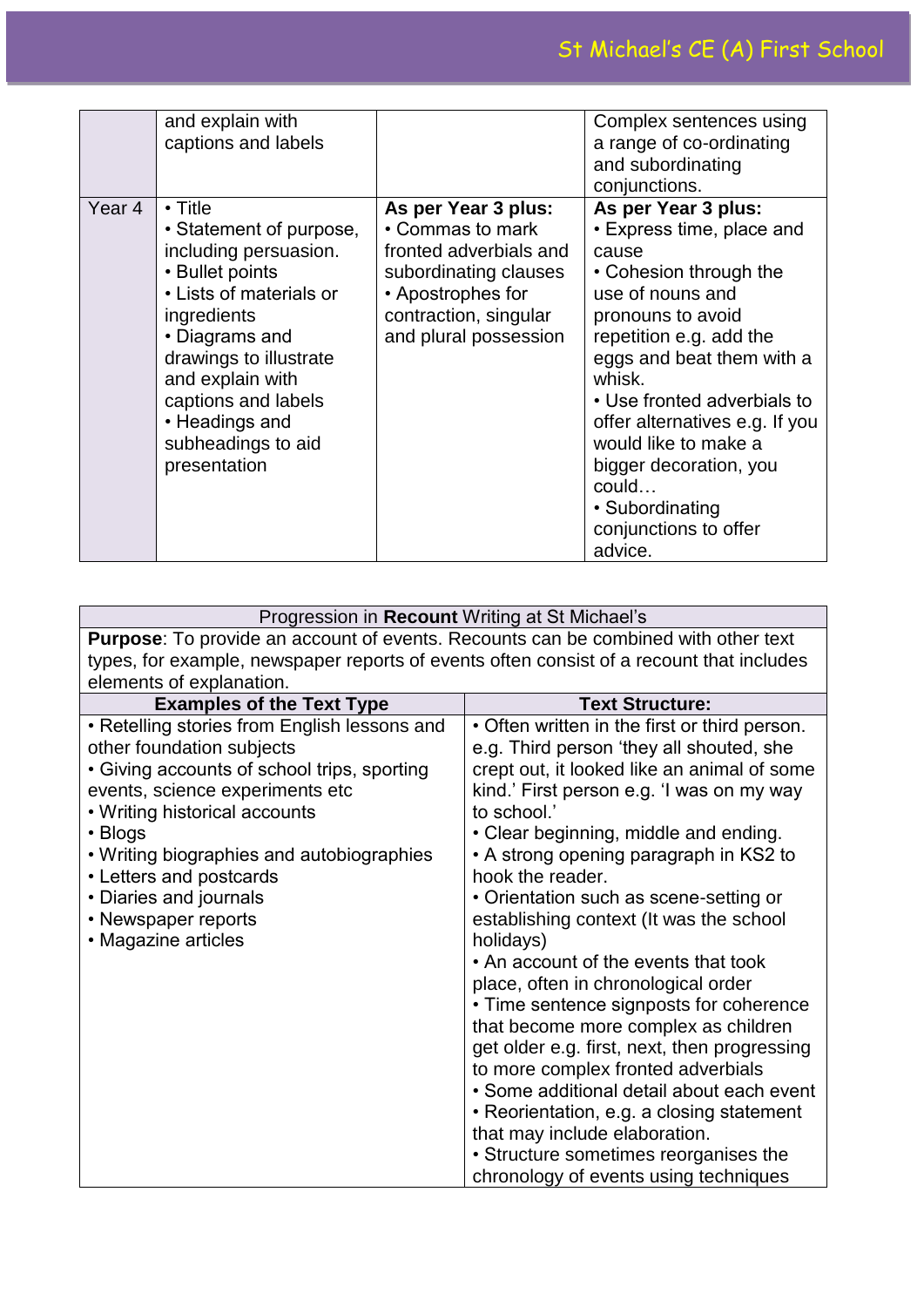|                   |                                                                                                                                                                                                                                                                                                                                                                                                                                                        | such as flashbacks or flash forwards but                                                                                                                                                      |                                                                                                                          |                                                                                                                                                                                                                                                                  |  |
|-------------------|--------------------------------------------------------------------------------------------------------------------------------------------------------------------------------------------------------------------------------------------------------------------------------------------------------------------------------------------------------------------------------------------------------------------------------------------------------|-----------------------------------------------------------------------------------------------------------------------------------------------------------------------------------------------|--------------------------------------------------------------------------------------------------------------------------|------------------------------------------------------------------------------------------------------------------------------------------------------------------------------------------------------------------------------------------------------------------|--|
|                   |                                                                                                                                                                                                                                                                                                                                                                                                                                                        | these strategies are more often used in                                                                                                                                                       |                                                                                                                          |                                                                                                                                                                                                                                                                  |  |
|                   |                                                                                                                                                                                                                                                                                                                                                                                                                                                        |                                                                                                                                                                                               | fiction recounts                                                                                                         |                                                                                                                                                                                                                                                                  |  |
|                   | <b>Text Organisation</b>                                                                                                                                                                                                                                                                                                                                                                                                                               | Punctuation<br>Grammar                                                                                                                                                                        |                                                                                                                          |                                                                                                                                                                                                                                                                  |  |
| <b>EYFS</b>       | • Uses language to recreate experiences in play situations.<br>• Links statements and sticks to a main theme.<br>• Uses the past tense accurately when talking about events.<br>• Answers 'how' and 'why' questions about his/her experiences and in<br>response to recounting events.<br>. Writes simple sentences which can be read by himself/herself and others.<br>• Uses key features of recount in his/her writing when writing about an event. |                                                                                                                                                                                               |                                                                                                                          |                                                                                                                                                                                                                                                                  |  |
| Year 1            | • Simple recounts and<br>retellings can be<br>written about<br>experiences with which<br>pupils are familiar<br>• Written in the first<br>person                                                                                                                                                                                                                                                                                                       | • Finger spaces<br>• Capital letters and full<br>stops<br>• Exclamation marks<br>and question marks<br>• Capital letters for<br>names, people, days<br>of the week and<br>personal pronoun 'I |                                                                                                                          | • Simple sentences<br>including imperative verbs<br>• Compound sentences<br>using 'and' 'but'<br>• Time conjunctions to<br>sequence<br>• Beginning to use the past<br>tense accurately                                                                           |  |
| Year <sub>2</sub> | • Children to write<br>recounts about their<br>own and other's<br>experiences<br>• Recounts begin to<br>link to other areas of<br>the curriculum.                                                                                                                                                                                                                                                                                                      | As per Year 1 plus:<br>• Exclamation marks<br>and question marks<br>• Commas in a list<br>• Apostrophes for<br>contractions and<br>singular possession                                        |                                                                                                                          | As per Year 1 plus:<br>• Expanded noun phrases<br>• Range of time<br>conjunctions Accurate use<br>of tenses<br>• Conjunctions for<br>coordination and<br>subordination<br>• Use progressive forms of<br>verbs e.g. the children<br>were playing, I was<br>hoping |  |
| Year <sub>3</sub> | • Clear beginning,<br>middle and end<br>• Use of paragraphs to<br>organise ideas<br>• Concluding line to<br>summarise the recount                                                                                                                                                                                                                                                                                                                      | As per Year 2 plus:<br>• Inverted commas<br>punctuate direct<br>speech e.g. eye-<br>witness<br>• Demarcating<br>subordinating clauses                                                         |                                                                                                                          | As per Year 2 plus:<br>• Complex sentences<br>using a range of<br>conjunctions<br>• Express time, place and<br>cause using conjunctions,<br>adverbs and prepositions.<br>• Vocabulary to support<br>chronology (specific<br>timings)                             |  |
| Year 4            | • Use of paragraphs to<br>organise ideas<br>• Explore how direct<br>speech can be used in<br>recounts (opening line<br>or summarising line)                                                                                                                                                                                                                                                                                                            | • Commas to mark<br>• Apostrophes for                                                                                                                                                         | As per Year 3 plus:<br>fronted adverbials and<br>subordinating clauses<br>contraction, singular<br>and plural possession | As per Year 3 plus:<br>• Effective use of<br>expanded noun phrases<br>• Fronted adverbials used<br>to sequence events in time<br>order e.g. first, next, later<br>that day, just before that,                                                                    |  |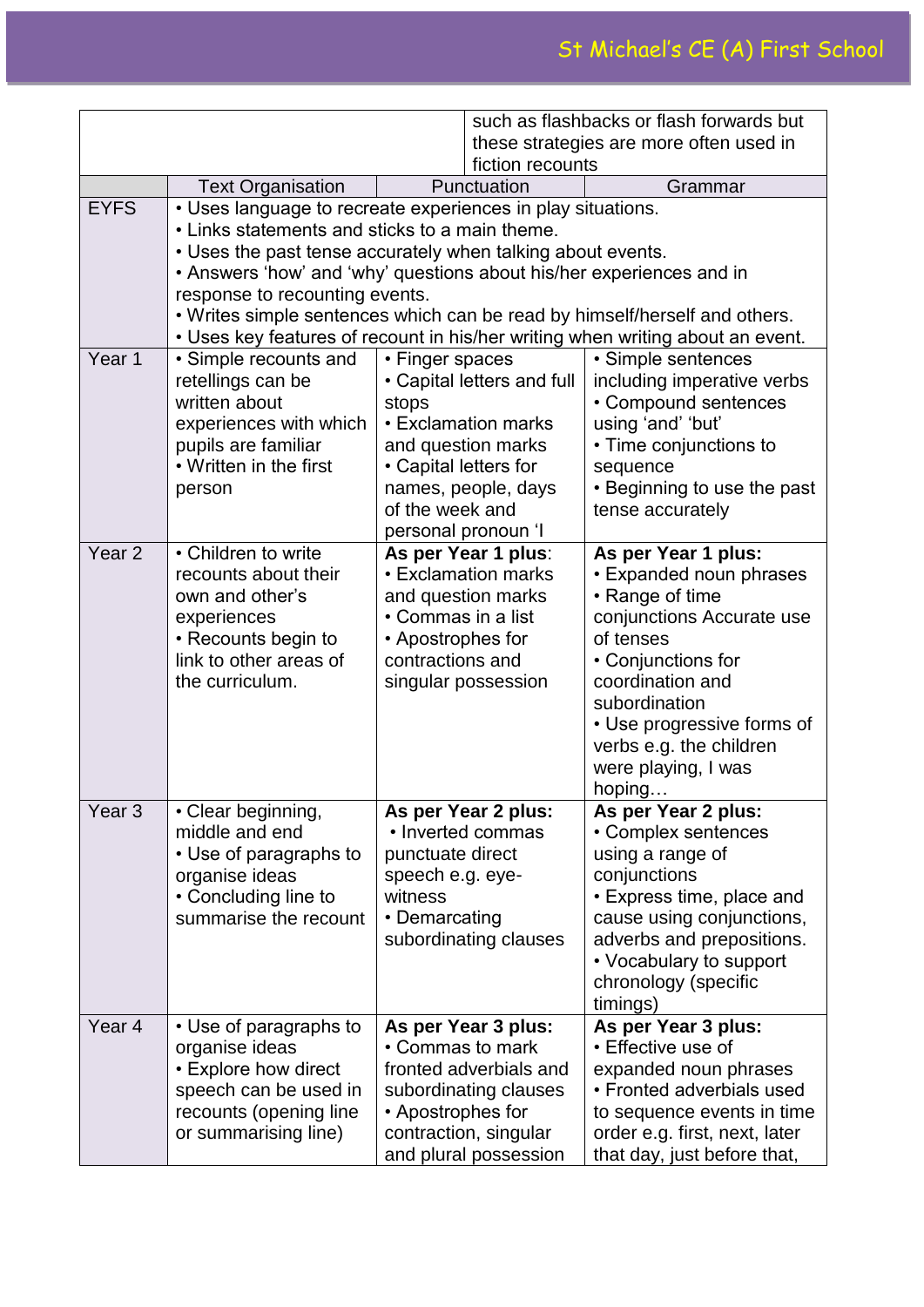|  | $\cdot$ Maintain and manage<br>switching between past |
|--|-------------------------------------------------------|
|  | and present tenses                                    |

|                                                                                                                                                                                                                                                                                                                                                                                                                                                                                                                                               | Progression in Persuasive Writing at St Michael's                                                                                                                                                                                                                            |                                                                                                                                                                                                                                                                            |                                                                                                                                                                                                                                                                                                                                                                                                                                                                                                                                                       |                                                                                                                                                                                                                                                                              |
|-----------------------------------------------------------------------------------------------------------------------------------------------------------------------------------------------------------------------------------------------------------------------------------------------------------------------------------------------------------------------------------------------------------------------------------------------------------------------------------------------------------------------------------------------|------------------------------------------------------------------------------------------------------------------------------------------------------------------------------------------------------------------------------------------------------------------------------|----------------------------------------------------------------------------------------------------------------------------------------------------------------------------------------------------------------------------------------------------------------------------|-------------------------------------------------------------------------------------------------------------------------------------------------------------------------------------------------------------------------------------------------------------------------------------------------------------------------------------------------------------------------------------------------------------------------------------------------------------------------------------------------------------------------------------------------------|------------------------------------------------------------------------------------------------------------------------------------------------------------------------------------------------------------------------------------------------------------------------------|
| Purpose: To argue a case from a particular point of view and to encourage the                                                                                                                                                                                                                                                                                                                                                                                                                                                                 |                                                                                                                                                                                                                                                                              |                                                                                                                                                                                                                                                                            |                                                                                                                                                                                                                                                                                                                                                                                                                                                                                                                                                       |                                                                                                                                                                                                                                                                              |
|                                                                                                                                                                                                                                                                                                                                                                                                                                                                                                                                               | reader/listener towards the same way of seeing things.                                                                                                                                                                                                                       |                                                                                                                                                                                                                                                                            |                                                                                                                                                                                                                                                                                                                                                                                                                                                                                                                                                       |                                                                                                                                                                                                                                                                              |
|                                                                                                                                                                                                                                                                                                                                                                                                                                                                                                                                               |                                                                                                                                                                                                                                                                              |                                                                                                                                                                                                                                                                            |                                                                                                                                                                                                                                                                                                                                                                                                                                                                                                                                                       | <b>Text Structure:</b>                                                                                                                                                                                                                                                       |
| <b>Examples of the Text Type</b><br>• Publicity materials such as tourist<br>brochures based on trips to places of<br>interest<br>• Editorials to newspapers about<br>controversial issues<br>• Letters about topics such as traffic on the<br>high street or deforestations<br>• Posters and leaflets about issues such as<br>bullying, stranger danger or substance<br>abuse • Posters, articles and leaflets<br>promoting healthy living based on science<br>work about teeth and nutrition<br>• Book reviews/Book blurbs for other pupils |                                                                                                                                                                                                                                                                              |                                                                                                                                                                                                                                                                            | • An opening statement (thesis) that sums<br>up the viewpoint being presented (School<br>uniform is a good idea)<br>• Strategically organised information<br>presents and then elaborates on the<br>desired viewpoint. (Vote for me because I<br>am very experienced. I have been a<br>school councillor three times and I have)<br>• A closing statement repeats and<br>reinforces the original thesis. (All the<br>evidence shows that  It's quite clear that<br>Having seen all that we offer you, there<br>can be no doubt that we are the best.) |                                                                                                                                                                                                                                                                              |
| • Applications for a job or a position in the<br>school council.                                                                                                                                                                                                                                                                                                                                                                                                                                                                              |                                                                                                                                                                                                                                                                              |                                                                                                                                                                                                                                                                            |                                                                                                                                                                                                                                                                                                                                                                                                                                                                                                                                                       |                                                                                                                                                                                                                                                                              |
|                                                                                                                                                                                                                                                                                                                                                                                                                                                                                                                                               | <b>Text Organisation</b>                                                                                                                                                                                                                                                     |                                                                                                                                                                                                                                                                            | Punctuation                                                                                                                                                                                                                                                                                                                                                                                                                                                                                                                                           | Grammar                                                                                                                                                                                                                                                                      |
| <b>EYFS</b>                                                                                                                                                                                                                                                                                                                                                                                                                                                                                                                                   |                                                                                                                                                                                                                                                                              |                                                                                                                                                                                                                                                                            |                                                                                                                                                                                                                                                                                                                                                                                                                                                                                                                                                       |                                                                                                                                                                                                                                                                              |
| Year 1                                                                                                                                                                                                                                                                                                                                                                                                                                                                                                                                        |                                                                                                                                                                                                                                                                              |                                                                                                                                                                                                                                                                            |                                                                                                                                                                                                                                                                                                                                                                                                                                                                                                                                                       |                                                                                                                                                                                                                                                                              |
| Year <sub>2</sub>                                                                                                                                                                                                                                                                                                                                                                                                                                                                                                                             | • Opportunities to<br>promote school events<br>and activities<br>• Posters<br>• Book reviews for<br>other pupils or blurbs •<br>Write persuasively<br>linked to topic,<br>seasons or<br>experiences<br>• Opening statement<br>that presents a<br>persuasive point of<br>view | • Capital letters and full<br>stops<br>• Capital letters for<br>days of the week,<br>places, names and the<br>personal pronoun I<br><b>• Exclamation marks</b><br>and question marks<br>• Commas in a list<br>• Apostrophes for<br>contractions and<br>singular possession |                                                                                                                                                                                                                                                                                                                                                                                                                                                                                                                                                       | • A range of sentence<br>types: command,<br>exclamation, statement<br>and question<br>• Co-ordinating and<br>subordinating conjunctions<br>• Consistent use of tense<br>• Rhetorical questions to<br>engage the reader<br>• Expanded noun phrases<br>to describe and specify |
| Year <sub>3</sub>                                                                                                                                                                                                                                                                                                                                                                                                                                                                                                                             | • Several reasons to<br>persuade<br>• Use paragraphs to<br>organise ideas into<br>logical sections<br>• Beginning to link<br>ideas together through<br>use of                                                                                                                | As per Year 2 plus:<br>• Inverted commas<br>used to punctuate<br>speech<br>• Demarcating<br>subordinating clauses<br>in complex sentences                                                                                                                                  |                                                                                                                                                                                                                                                                                                                                                                                                                                                                                                                                                       | As per Year 2 plus:<br>• Express time, place and<br>cause using conjunctions,<br>adverbs and prepositions<br>• Use present perfect form<br>of verbs e.g. people have<br>said that this is the most<br>amazing product                                                        |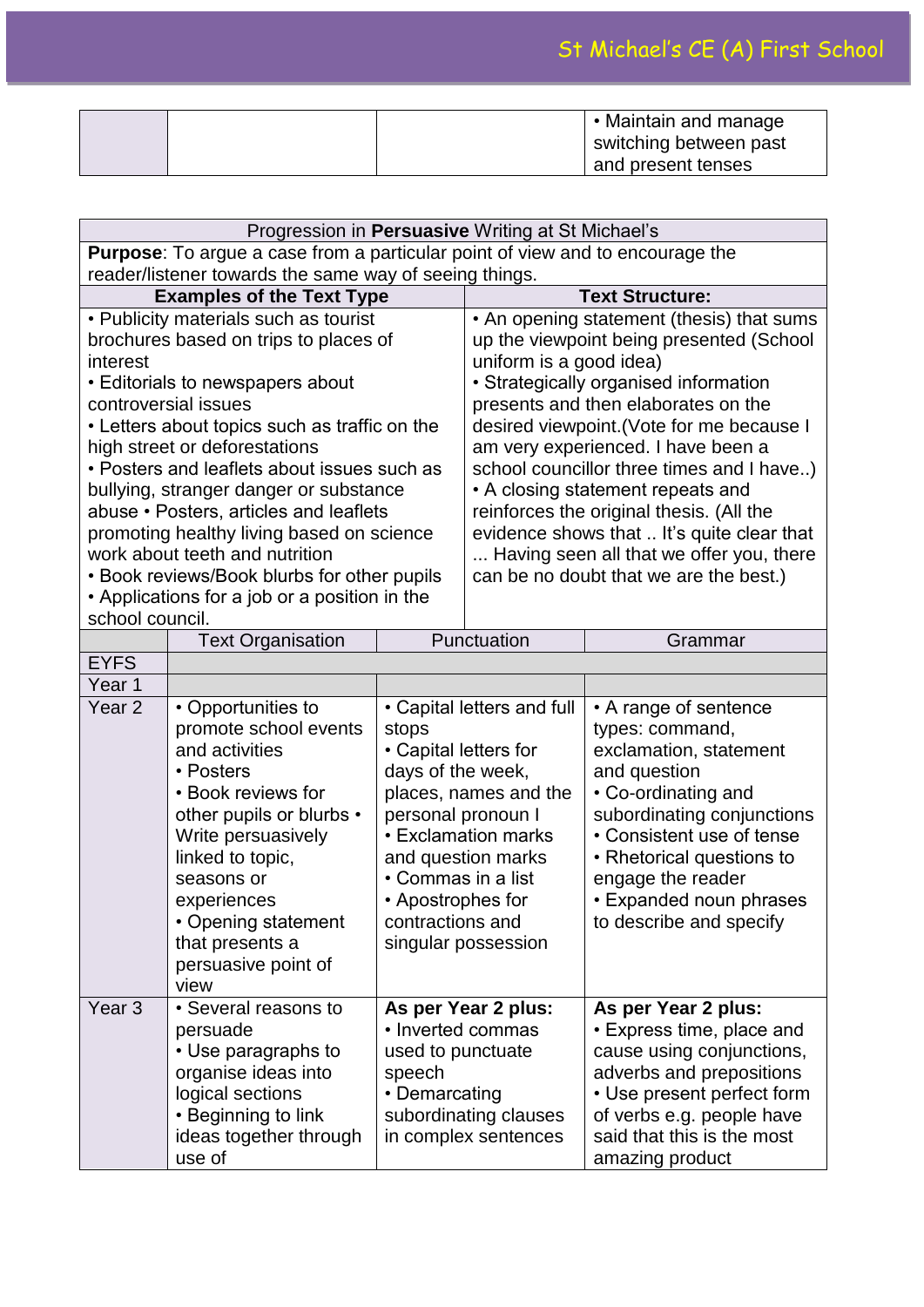|        | vocabulary/writing<br>style<br>• Planned repetition<br>• Facts and opinion<br>• Quotes or reviews<br>using inverted commas<br>where appropriate                                                                                                                          |                                                                                                                                                                   | • Imperative verbs to<br>convey urgency<br>• Use of 2nd person<br>• Complex sentences<br>using a range of<br>conjunctions                                                                                                                                                                    |
|--------|--------------------------------------------------------------------------------------------------------------------------------------------------------------------------------------------------------------------------------------------------------------------------|-------------------------------------------------------------------------------------------------------------------------------------------------------------------|----------------------------------------------------------------------------------------------------------------------------------------------------------------------------------------------------------------------------------------------------------------------------------------------|
| Year 4 | • Several reasons to<br>persuade<br>• Use paragraphs to<br>organise ideas into<br>logical sections<br>• Planned repetition<br>• Facts and opinion<br>• Quotes or reviews<br>using inverted commas<br>where appropriate<br>• Closing statement<br>that reinforces opening | As per Year 3 plus:<br>• Commas to mark<br>fronted adverbials and<br>subordinating clauses<br>• Apostrophes for<br>contraction, singular<br>and plural possession | As per Year 3 plus:<br>• Create cohesion through<br>the use of nouns and<br>pronouns e.g. Vegetables<br>are good for you.<br>• Use of adverbials e.g.<br>therefore, however<br>• Effective use of<br>expanded noun phrases<br>• Figurative language to<br>persuade<br>(similes/alliteration) |

|                                                                                                                                                                                                                                                                                                                                                                                                                  | Progression in Discussion Writing at St Michael's        |                                                                                      |                                                                                                                                                                                                                                                                                                                                                                                                                                                                                                                    |                                      |  |
|------------------------------------------------------------------------------------------------------------------------------------------------------------------------------------------------------------------------------------------------------------------------------------------------------------------------------------------------------------------------------------------------------------------|----------------------------------------------------------|--------------------------------------------------------------------------------------|--------------------------------------------------------------------------------------------------------------------------------------------------------------------------------------------------------------------------------------------------------------------------------------------------------------------------------------------------------------------------------------------------------------------------------------------------------------------------------------------------------------------|--------------------------------------|--|
| <b>Purpose:</b> To present a reasoned and balanced overview of an issue or controversial<br>topic. Usually aims to provide two or more different views on an issue, each with<br>elaborations, evidence and/ or examples.                                                                                                                                                                                        |                                                          |                                                                                      |                                                                                                                                                                                                                                                                                                                                                                                                                                                                                                                    |                                      |  |
|                                                                                                                                                                                                                                                                                                                                                                                                                  |                                                          |                                                                                      |                                                                                                                                                                                                                                                                                                                                                                                                                                                                                                                    | <b>Text Structure:</b>               |  |
| <b>Examples of the Text Type</b><br>• Non-fiction book on an 'issue'<br>• Write-up of a debate<br>• Leaflet or article giving balanced account<br>of an issue<br>• Writing editorials about historical attitudes<br>to gender, social class, colonialism etc.<br>• Writing letters about pollution, factory<br>farming or smoking<br>• Writing essays giving opinions about<br>literature, music or works of art |                                                          | evidence/examples;<br>provided.                                                      | • A statement of the issues involved and<br>a preview of the main arguments;<br>• Arguments for, with supporting<br>• Arguments against or alternative views,<br>with supporting evidence/examples.<br>• Another common structure presents the<br>arguments 'for' and 'against' alternatively.<br>• Discussion texts usually end with a<br>summary and a statement of<br>recommendation or conclusion.<br>• The summary may develop one<br>particular viewpoint using reasoned<br>judgements based on the evidence |                                      |  |
|                                                                                                                                                                                                                                                                                                                                                                                                                  | <b>Text Organisation</b>                                 |                                                                                      | Punctuation                                                                                                                                                                                                                                                                                                                                                                                                                                                                                                        | Grammar                              |  |
| <b>EYFS</b>                                                                                                                                                                                                                                                                                                                                                                                                      |                                                          |                                                                                      |                                                                                                                                                                                                                                                                                                                                                                                                                                                                                                                    |                                      |  |
| Year <sub>1</sub>                                                                                                                                                                                                                                                                                                                                                                                                |                                                          |                                                                                      |                                                                                                                                                                                                                                                                                                                                                                                                                                                                                                                    |                                      |  |
| Year <sub>2</sub>                                                                                                                                                                                                                                                                                                                                                                                                |                                                          |                                                                                      |                                                                                                                                                                                                                                                                                                                                                                                                                                                                                                                    |                                      |  |
| Year <sub>3</sub>                                                                                                                                                                                                                                                                                                                                                                                                |                                                          |                                                                                      |                                                                                                                                                                                                                                                                                                                                                                                                                                                                                                                    |                                      |  |
| Year <sub>4</sub>                                                                                                                                                                                                                                                                                                                                                                                                | • Heading and<br>subheadings used to<br>aid presentation | • Capital letters and full<br>stops<br><b>• Exclamation marks,</b><br>question marks |                                                                                                                                                                                                                                                                                                                                                                                                                                                                                                                    | • Consistent use of present<br>tense |  |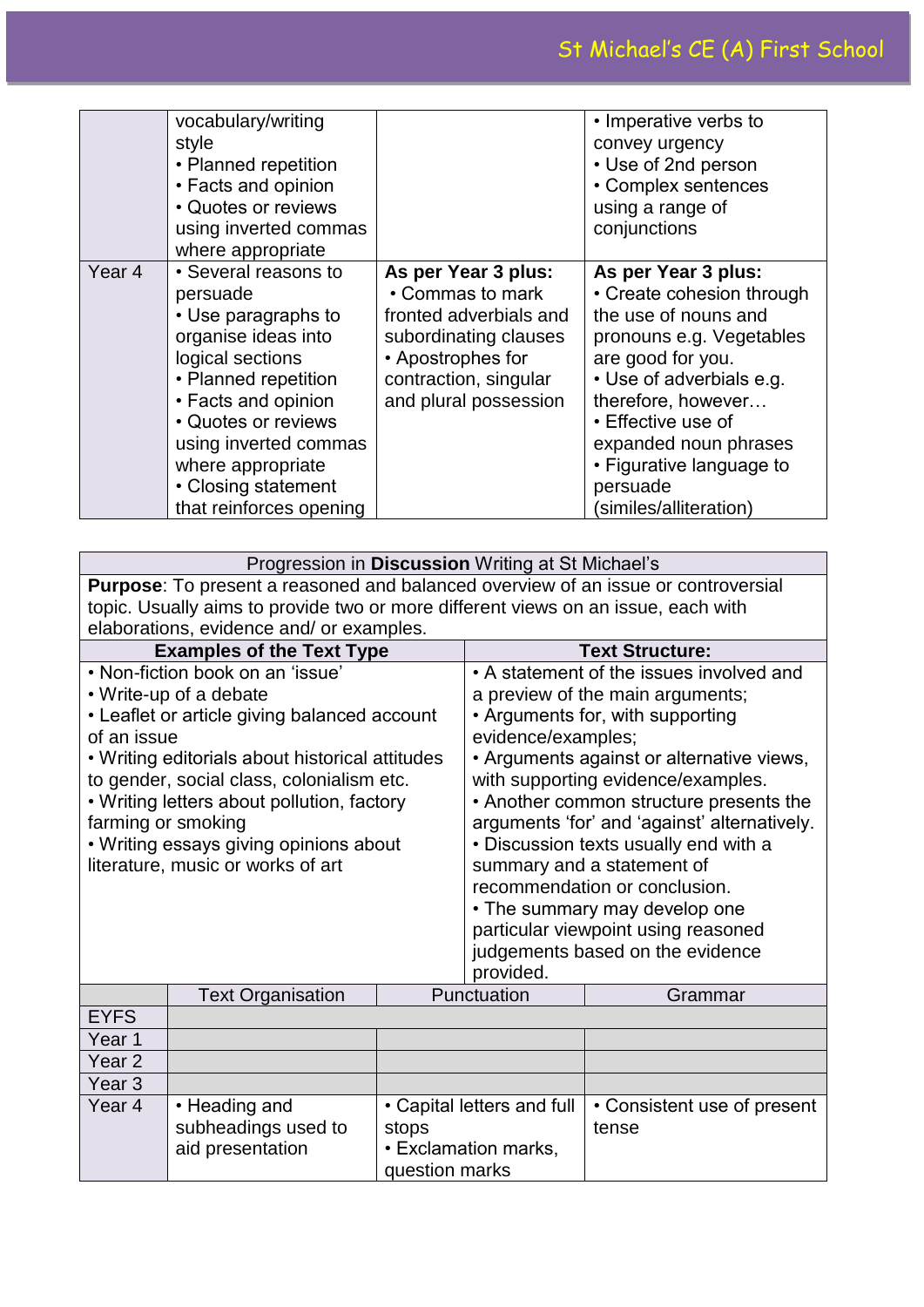| • Use of paragraphs to   | • Commas for a list    | • Use present perfect form |
|--------------------------|------------------------|----------------------------|
| organise ideas           | • Commas to mark       | of verbs e.g. some people  |
| • Use of adverbials e.g. | fronted adverbials and | have argued                |
| therefore, however       | subordinating clauses  | • Complex sentences        |
|                          | • Apostrophes for      | including a range of       |
|                          | contraction, singular  | coordinating and           |
|                          | and plural possession  | subordinating conjunctions |
|                          |                        | • Fronted adverbials       |
|                          |                        | • Effective use of noun    |
|                          |                        | phrases                    |

|                                  |                                                             |                       | Progression in Narrative Writing at St Michael's |                                                                             |
|----------------------------------|-------------------------------------------------------------|-----------------------|--------------------------------------------------|-----------------------------------------------------------------------------|
|                                  | <b>Purpose:</b> To entertain the reader or present a story. |                       |                                                  |                                                                             |
| <b>Examples of the Text Type</b> |                                                             |                       |                                                  | <b>Text Structure:</b>                                                      |
| • Traditional Tales              |                                                             |                       | • Clear structure: Organised according to        |                                                                             |
|                                  | • Myths and Legends                                         |                       |                                                  | setting, event leading to a problem and                                     |
| • Fables                         |                                                             |                       | solution.                                        |                                                                             |
|                                  | • Adventure Stories                                         |                       |                                                  | • Descriptive language and vocabulary                                       |
| • Suspense                       |                                                             |                       |                                                  | used to describe characters, setting and                                    |
| • Mystery                        |                                                             |                       | atmosphere                                       |                                                                             |
| • Horror                         |                                                             |                       |                                                  | • Techniques used to engage the reader                                      |
| • Romantic                       |                                                             |                       |                                                  | • Elements include plot, setting,                                           |
| • Crime<br>• Classic novels      |                                                             |                       |                                                  | character, conflict, point of view, theme.                                  |
|                                  |                                                             |                       |                                                  | • Often told in chronological order but<br>may include flashbacks and flash |
|                                  |                                                             |                       | forwards                                         |                                                                             |
|                                  | <b>Text Organisation</b>                                    | Punctuation           |                                                  | Grammar                                                                     |
| <b>EYFS</b>                      | • Focus on Traditional                                      | • Finger spaces       |                                                  | • Oral rehearsal including                                                  |
|                                  | <b>Tales and familiar</b>                                   |                       | • Correct letter formation                       | time conjunctions                                                           |
|                                  | stories                                                     |                       | • Awareness of capital                           | · Simple sentences                                                          |
|                                  |                                                             |                       | letters and full stops                           | • Application of phonics                                                    |
| Year <sub>1</sub>                | • Re-tell/imitate familiar                                  |                       | As per Reception plus:                           | As per Reception plus:                                                      |
|                                  | stories and recounts                                        | • Capital letters for |                                                  | · Simple sentences,                                                         |
|                                  | events; include main                                        |                       | names, people, days of                           | including a range of verbs                                                  |
|                                  | events in sequence,                                         | the week              |                                                  | • Compound sentences                                                        |
|                                  | focusing on who is in                                       |                       | • Exclamation marks                              | using co-ordinating                                                         |
|                                  | the event, where                                            |                       | and question marks                               | conjunctions                                                                |
|                                  | events take place and                                       |                       |                                                  | • Time sequencing words                                                     |
|                                  | what happens in each                                        |                       |                                                  | • Adjectives                                                                |
|                                  | event                                                       |                       |                                                  |                                                                             |
|                                  | • Include story                                             |                       |                                                  |                                                                             |
|                                  | language and                                                |                       |                                                  |                                                                             |
|                                  | sentence patterns e.g.                                      |                       |                                                  |                                                                             |
|                                  | one day, suddenly<br>• Continue and use a                   |                       |                                                  |                                                                             |
|                                  | repeating pattern                                           |                       |                                                  |                                                                             |
|                                  | • Repetition for rhythm                                     |                       |                                                  |                                                                             |
|                                  | or description                                              |                       |                                                  |                                                                             |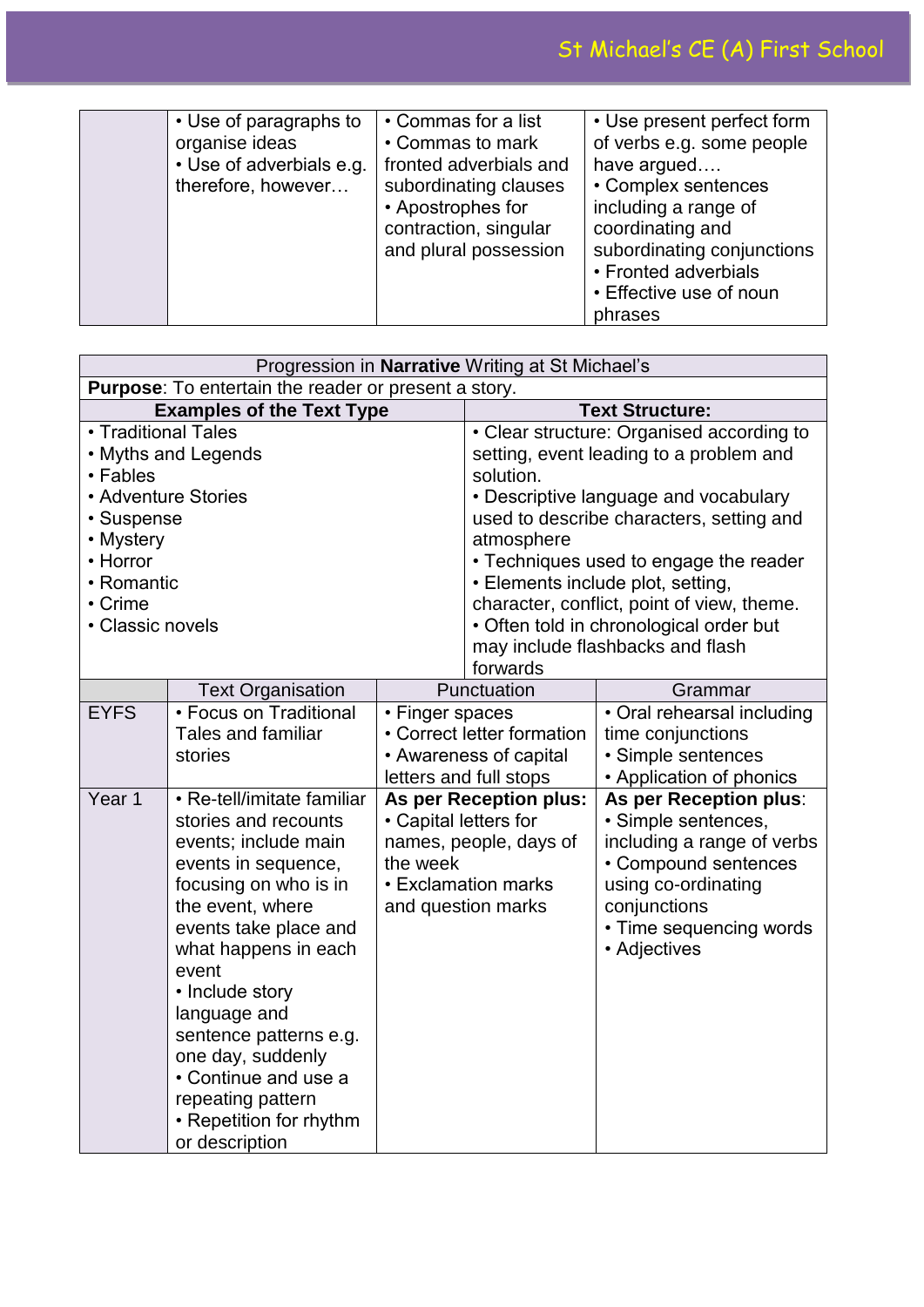| Year <sub>2</sub> | • Imitate or adapt      | As per Year 1 plus:      | As per Year 1 plus:       |
|-------------------|-------------------------|--------------------------|---------------------------|
|                   | familiar stories about  | • Apostrophes for        | • A range of sentence     |
|                   | familiar characters     |                          |                           |
|                   |                         | contraction and singular | types: command,           |
|                   | • Write own story,      | possession               | statement, exclamation,   |
|                   | grouping complete       | • Commas in a list       | question                  |
|                   | sentences together to   |                          | • Expanded noun phrases   |
|                   | tell each part          |                          | • Co-ordinating and       |
|                   | • Use some formal       |                          | subordinating             |
|                   | story language          |                          | conjunctions              |
|                   | • Write some dialogue   |                          | • Present and past tense  |
|                   | (no expectation of      |                          | secured                   |
|                   | speech punctuation)     |                          | • Adverbs for description |
|                   | · Suggest viewpoint     |                          | and information • Use of  |
|                   | with brief comments or  |                          | the continuous form of    |
|                   | questions on actions or |                          | verbs in the present and  |
|                   | situations              |                          | past tense to mark        |
|                   | • Descriptions of       |                          | actions in progress.      |
|                   | characters and          |                          | • Grammar and language    |
|                   | settings                |                          | for effect                |
| Year <sub>3</sub> | • Create settings,      | As per Year 2 plus:      | As per Year 2 plus:       |
|                   | characters and plot     | • Inverted commas        | • Inverted commas         |
|                   | • Identify a clear      | • Demarcating            | • Demarcating             |
|                   | structure for the story | subordinating clauses in | subordinating clauses in  |
|                   | • Write an effective    | complex sentences        | complex sentences         |
|                   | ending for a story      |                          |                           |
|                   | • Organise paragraphs   |                          |                           |
|                   | around a theme and      |                          |                           |
|                   | use adverbs to link     |                          |                           |
|                   | them                    |                          |                           |
|                   | • Begin to use          |                          |                           |
|                   | figurative language     |                          |                           |
|                   | • Use some detail in    |                          |                           |
|                   | the description of      |                          |                           |
|                   | setting or characters'  |                          |                           |
|                   | feelings or motives     |                          |                           |
|                   | • Use dialogue to       |                          |                           |
|                   | reveal detail about     |                          |                           |
|                   | character/ move the     |                          |                           |
|                   | narrative forward       |                          |                           |
|                   | • Attempt to adopt a    |                          |                           |
|                   | viewpoint               |                          |                           |
|                   | • Imitate authorial     |                          |                           |
|                   | techniques gathered     |                          |                           |
|                   | from reading narrative  |                          |                           |
| Year <sub>4</sub> | • Create settings,      | As per Year 3 plus:      | As per Year 3 plus:       |
|                   | characters and plot     | • Commas to mark         | • Adverbial and           |
|                   | • Sequence events       | fronted adverbials and   | prepositional phrases     |
|                   | clearly to show how     | subordinating clauses    | • Use of determiners a or |
|                   | one event leads to      |                          | an                        |
|                   | another using           |                          |                           |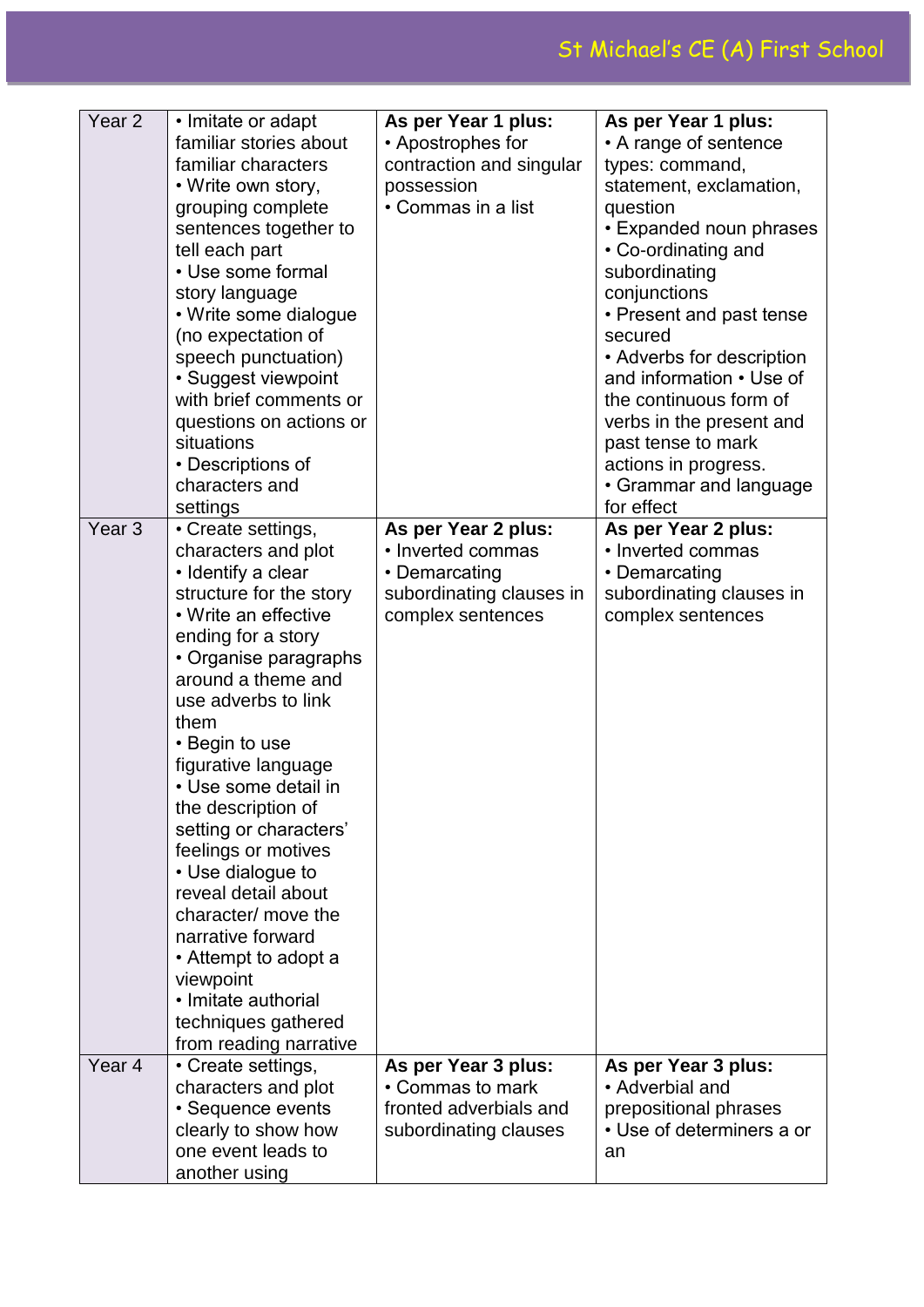| appropriate<br>grammatical structures<br>and vocabulary •<br>Describe characters in<br>such a way to provoke<br>a particular feeling in<br>the reader, e.g.<br>sympathy or dislike<br>• Develop mood and<br>atmosphere using a<br>range of vocabulary<br>and dialogue between<br>characters<br>• Include details<br>expressed in ways that<br>engage the reader<br>• Use techniques to get<br>the reader on side<br>(address them to<br>engage or influence)<br>• Imitate authorial<br>techniques gathered<br>from the reading of<br>narrative texts<br>• Write from a | • Apostrophes for<br>contraction, singular and<br>plural possession<br>• Full punctuation for<br>direct speech<br>• Correct structure of<br>dialogue (new speaker,<br>new line) | • Use of paragraph shifts<br>to indicate a change in<br>setting, character, time<br>• A full range of<br>coordinating and<br>subordinating<br>conjunctions (changing<br>the position of<br>subordinating<br>conjunctions within a<br>sentence)<br>• Use appropriate<br>pronouns and nouns to<br>avoid repetition |
|------------------------------------------------------------------------------------------------------------------------------------------------------------------------------------------------------------------------------------------------------------------------------------------------------------------------------------------------------------------------------------------------------------------------------------------------------------------------------------------------------------------------------------------------------------------------|---------------------------------------------------------------------------------------------------------------------------------------------------------------------------------|------------------------------------------------------------------------------------------------------------------------------------------------------------------------------------------------------------------------------------------------------------------------------------------------------------------|
|------------------------------------------------------------------------------------------------------------------------------------------------------------------------------------------------------------------------------------------------------------------------------------------------------------------------------------------------------------------------------------------------------------------------------------------------------------------------------------------------------------------------------------------------------------------------|---------------------------------------------------------------------------------------------------------------------------------------------------------------------------------|------------------------------------------------------------------------------------------------------------------------------------------------------------------------------------------------------------------------------------------------------------------------------------------------------------------|

| Progression in <b>Explanation</b> Writing at St Michael's                                       |                                               |                                           |                        |                                        |
|-------------------------------------------------------------------------------------------------|-----------------------------------------------|-------------------------------------------|------------------------|----------------------------------------|
| <b>Purpose:</b> To explain how or why, e.g. to explain the processes involved in natural/social |                                               |                                           |                        |                                        |
| phenomena or to explain why something is the way it is.                                         |                                               |                                           |                        |                                        |
| <b>Examples of the Text Type</b>                                                                |                                               |                                           | <b>Text Structure:</b> |                                        |
|                                                                                                 | • Explaining electricity, forces, food chains |                                           |                        | • A general statement to introduce the |
| etc. in science                                                                                 |                                               | topic being explained. e.g. In the winter |                        |                                        |
| • Explaining the causes of historic events                                                      |                                               | some animals hibernate.                   |                        |                                        |
| such as wars and revolutions.                                                                   |                                               | • The steps or phases in a process are    |                        |                                        |
| • Explaining the role of the Nile in                                                            |                                               | explained logically, in order. e.g. When  |                        |                                        |
| determining the seasons in Ancient Egypt                                                        |                                               | the nights get longer  because the        |                        |                                        |
| • Explaining phenomena such as the water                                                        |                                               | temperature begins to drop  so the        |                        |                                        |
| cycle or how a volcano erupts in geography                                                      |                                               | hedgehog looks for a safe place to hide   |                        |                                        |
| • Explaining religious traditions and                                                           |                                               |                                           |                        |                                        |
| practices in RE                                                                                 |                                               |                                           |                        |                                        |
| • Encyclopaedia entries                                                                         |                                               |                                           |                        |                                        |
| • Technical manuals                                                                             |                                               |                                           |                        |                                        |
|                                                                                                 | <b>Text Organisation</b>                      |                                           | Punctuation            | Grammar                                |
| <b>EYFS</b>                                                                                     |                                               |                                           |                        |                                        |
| Year 1                                                                                          |                                               |                                           |                        |                                        |
| Year 2                                                                                          | • Questions used to                           | • Capital letters and full                |                        | • A range of sentences:                |
|                                                                                                 | form titles                                   | stops                                     |                        | statement, question,                   |
|                                                                                                 |                                               |                                           |                        | exclamation                            |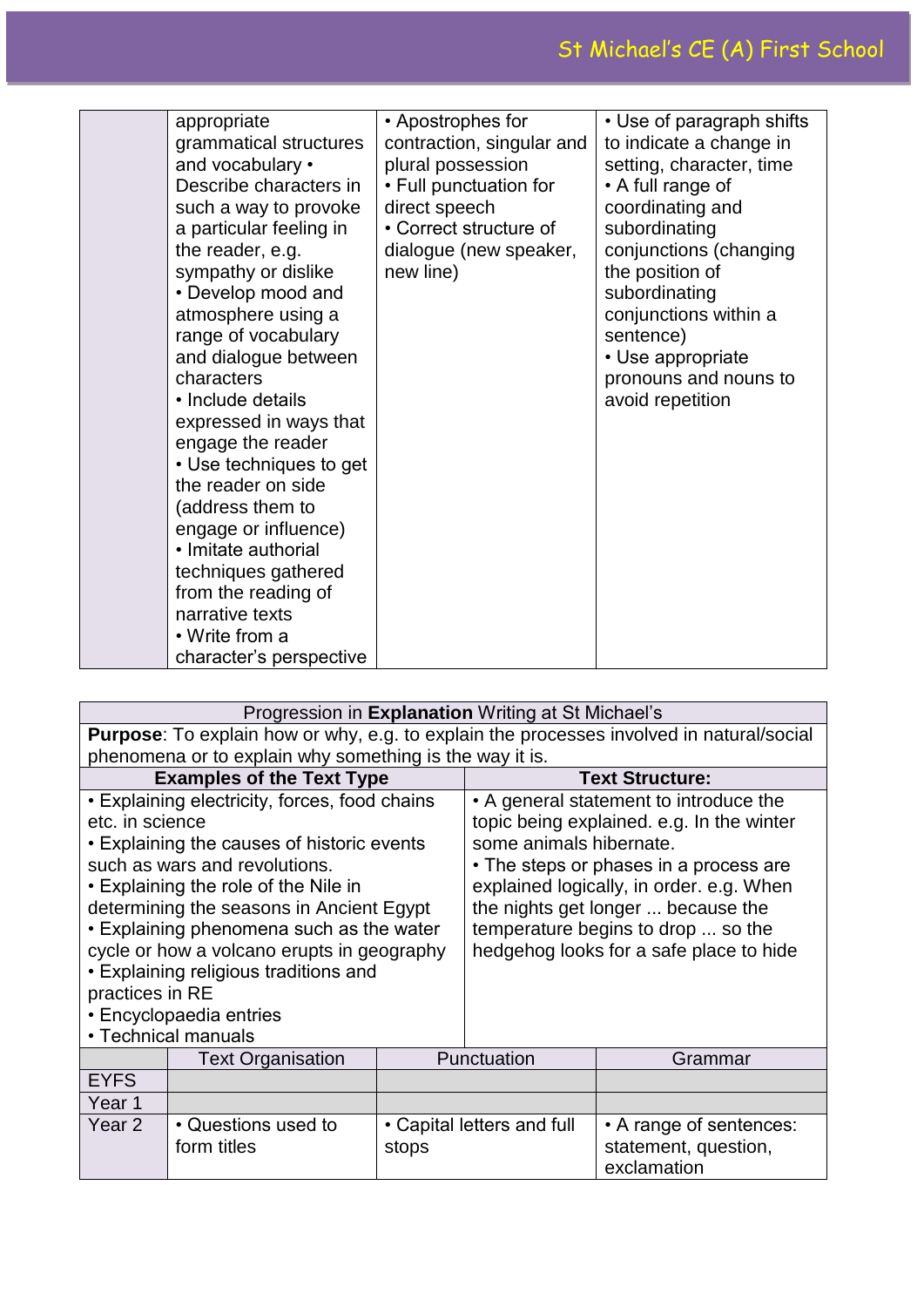|                   | • Diagrams and<br>illustrations to explain<br>• Explanations linked<br>to personal<br>experiences or from<br>topic/interest                                                                                                                                                                                        | • Capital letters for days<br>of the week, names and<br>places<br>• Exclamation marks<br>and question marks<br>• Commas in a list<br>• Apostrophes for<br>contractions and<br>singular possession | • Co-ordinating and<br>subordinating<br>conjunctions<br>• Consistent use of<br>present tense e.g.<br>Hedgehogs wake up<br>again in the spring<br>• Varied sentence<br>openers • Expanded<br>noun phrases                                                                                                                   |
|-------------------|--------------------------------------------------------------------------------------------------------------------------------------------------------------------------------------------------------------------------------------------------------------------------------------------------------------------|---------------------------------------------------------------------------------------------------------------------------------------------------------------------------------------------------|----------------------------------------------------------------------------------------------------------------------------------------------------------------------------------------------------------------------------------------------------------------------------------------------------------------------------|
| Year <sub>3</sub> | • Questions used to<br>form titles<br>• Diagrams and<br>drawings to illustrate<br>and explain with<br>captions and labels<br>• Use of paragraphs to<br>organise ideas.                                                                                                                                             | As per Year 2 plus:<br>• Demarcating<br>subordinating clauses in<br>complex sentences                                                                                                             | As per Year 2 plus:<br>• Grammar and language<br>for effect<br>• Topic sentences<br>• 1st and 3rd person<br>• Complex sentences<br>using a range of co-<br>ordinating and<br>subordinating<br>conjunctions<br>• Express time, place and<br>cause using conjunctions:<br>adverbs and prepositions                           |
| Year <sub>4</sub> | • Questions used to<br>form titles<br>• Diagrams and<br>drawings to illustrate<br>and explain with<br>captions and labels<br>• Use of paragraphs to<br>organise ideas.<br>• Headings and<br>subheadings to aid<br>presentation<br>• Interest the reader by<br>addressing them<br>directly (You'll be<br>surprised) | As per Year 3 plus:<br>• Commas to mark<br>fronted adverbials and<br>subordinating clauses<br>• Apostrophes for<br>contraction, singular and<br>plural possession                                 | As per Year 3 plus:<br>• Use fronted adverbials<br>e.g. During the night,<br>nocturnal animals<br>• Grammar and language<br>for effect<br>• Topic sentence and<br>sentence of three<br>• Create cohesion and<br>avoid repetition through<br>the use of nouns and<br>pronouns e.g. Many<br>mammals They feed<br>their young |

| Progression in Non-Chronological Report Writing at St Michael's                           |                        |  |
|-------------------------------------------------------------------------------------------|------------------------|--|
| <b>Purpose:</b> To provide detailed information about the way things are or were. To help |                        |  |
| readers/listeners understand what is being described by organising or categorising        |                        |  |
| information.                                                                              |                        |  |
| <b>Examples of the Text Type</b>                                                          | <b>Text Structure:</b> |  |

| <b>Examples of the Text Type</b>                | <b>Text Structure:</b>                    |
|-------------------------------------------------|-------------------------------------------|
| • Describing aspects of daily life in history   | In the absence of a chronological         |
| (e.g. fashion, transport, buildings)            | structure where events happen in a        |
| • Describing the characteristics of anything    | particular order, non-chronological       |
| (e.g. particular animals or plants; the planets | reports usually have a logical structure. |
|                                                 | They tend to group information, moving    |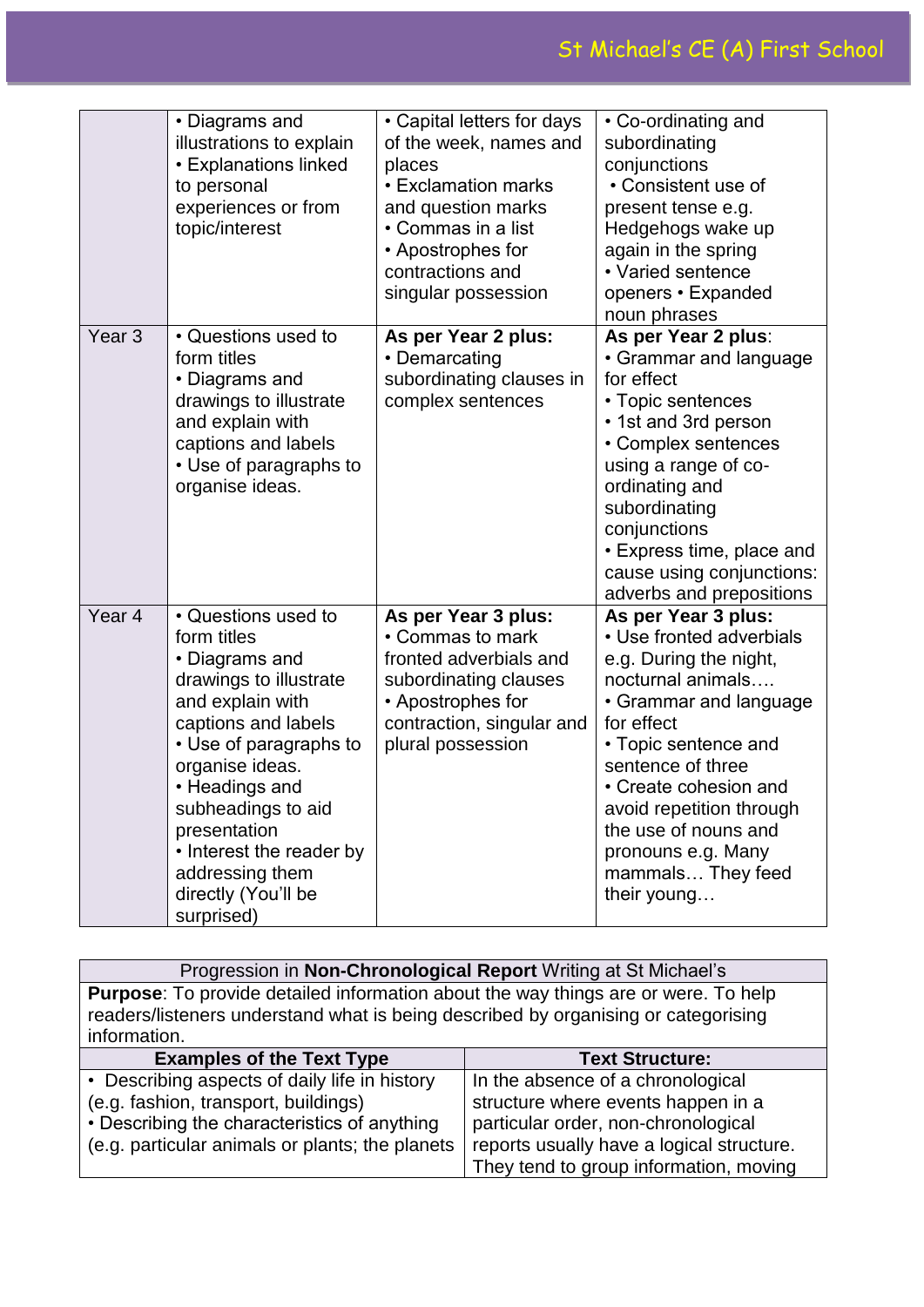| in the solar system, different rocks and<br>materials; mythological creatures)<br>• Comparing and describing localities or<br>geographical features<br>• Describing the characteristics of religious<br>groups and their lifestyles in RE<br>• Information leaflets<br>• Tourist guidebooks<br>• Non-fiction books |                                                                                                                                                                                                                            | from general to more specific detail and<br>examples.<br>A common structure includes:<br>• An opening statement, often a general<br>classification (Sparrows are birds)<br>• Sometimes followed by a more detailed<br>or technical classification (Their Latin<br>name is)<br>• A description of whatever is the subject<br>of the report organised in some way to<br>help the reader make sense of the<br>information.<br>• It's qualities (Like most birds, sparrows<br>have feathers.)<br>• It's parts and their functions (The beak<br>is small and strong so that it can )<br>• It's habits/behaviour/ uses (Sparrows                                                                                                                                                                  |                                                                  |                                                                                                                                                                                                                                                                                                                        |
|--------------------------------------------------------------------------------------------------------------------------------------------------------------------------------------------------------------------------------------------------------------------------------------------------------------------|----------------------------------------------------------------------------------------------------------------------------------------------------------------------------------------------------------------------------|---------------------------------------------------------------------------------------------------------------------------------------------------------------------------------------------------------------------------------------------------------------------------------------------------------------------------------------------------------------------------------------------------------------------------------------------------------------------------------------------------------------------------------------------------------------------------------------------------------------------------------------------------------------------------------------------------------------------------------------------------------------------------------------------|------------------------------------------------------------------|------------------------------------------------------------------------------------------------------------------------------------------------------------------------------------------------------------------------------------------------------------------------------------------------------------------------|
|                                                                                                                                                                                                                                                                                                                    |                                                                                                                                                                                                                            |                                                                                                                                                                                                                                                                                                                                                                                                                                                                                                                                                                                                                                                                                                                                                                                             | nest in)                                                         |                                                                                                                                                                                                                                                                                                                        |
|                                                                                                                                                                                                                                                                                                                    | <b>Text Organisation</b>                                                                                                                                                                                                   |                                                                                                                                                                                                                                                                                                                                                                                                                                                                                                                                                                                                                                                                                                                                                                                             | Punctuation                                                      | Grammar                                                                                                                                                                                                                                                                                                                |
| <b>EYFS</b><br>Year 1                                                                                                                                                                                                                                                                                              | does a doctor/fireman help us?<br>animal.<br>Although, the Year 1<br>curriculum asks pupils<br>to sequence sentences<br>to write short<br>narratives, simple<br>reports about topic<br>related subjects can be<br>written. | . Uses the past tense accurately when talking about events.<br>• Answers 'how' and 'why' questions about his/her experiences. e.g. how<br>. Writes simple sentences which can be read by himself/herself and others<br>e.g. when writing simple reports e.g. simple character review.<br>• Uses key features of report in his/her writing when writing about an event at<br>home e.g. writing about appearance and facts when writing a report about an<br>• Capital letters and full<br>• Use present tense and<br>third person e.g. 'the<br>stops<br>sunflower is' and past<br>• Capital letters for<br>names, places and days<br>tense e.g. in a historical<br>of the week<br>report e.g. Guy Fawkes<br>• Finger spaces<br>hatched a plan<br>• Exclamation marks<br>• Compound sentences |                                                                  |                                                                                                                                                                                                                                                                                                                        |
| Year <sub>2</sub>                                                                                                                                                                                                                                                                                                  | • Questions used to<br>form titles<br>• Some subject specific<br>vocabulary                                                                                                                                                | • Question marks<br>• Commas in a list<br>• Apostrophes for<br>contractions and                                                                                                                                                                                                                                                                                                                                                                                                                                                                                                                                                                                                                                                                                                             | and question marks<br>As per Year 1 plus:<br>singular possession | using simple conjunctions<br>like 'and' 'but'<br>As per Year 1 plus:<br>• Compound sentences<br>using coordination<br>• Use subordinating<br>conjunctions to aid<br>explanation e.g. because<br>• Expanded noun phrases<br>and comparative<br>adjectives to describe e.g<br>The whale is one of the<br>biggest animals |
| Year <sub>3</sub>                                                                                                                                                                                                                                                                                                  | • Questions used to<br>form titles                                                                                                                                                                                         |                                                                                                                                                                                                                                                                                                                                                                                                                                                                                                                                                                                                                                                                                                                                                                                             | As per Year 2 plus:                                              | As per Year 2 plus:<br>• Varied sentence<br>openers                                                                                                                                                                                                                                                                    |